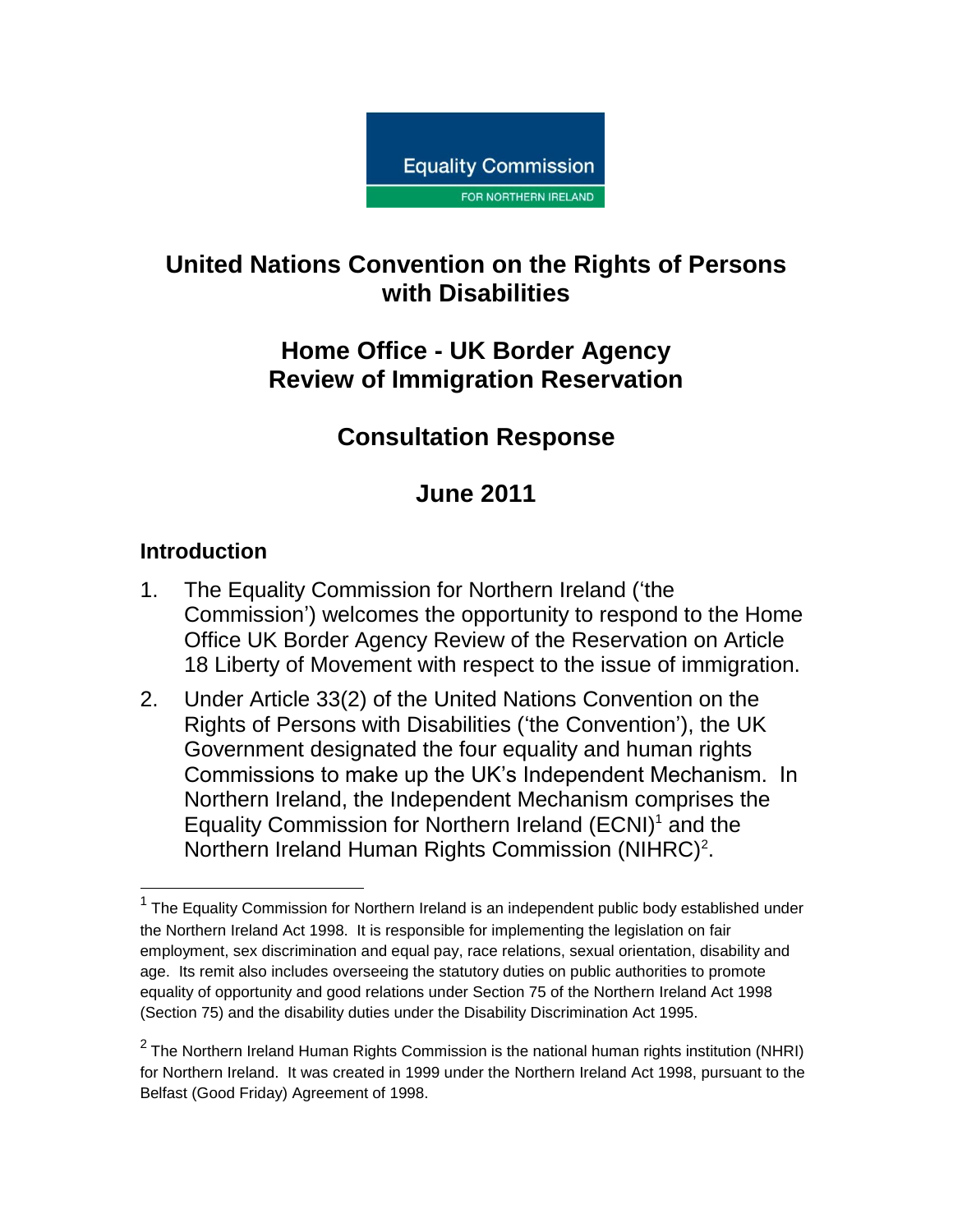#### **General Comments**

- 3. On ratifying the Convention, the UK Government lodged a reservation in relation to immigration functions. The previous Government concluded that such a reservation was necessary to retain the right to apply immigration rules, and to maintain the scope to introduce wider health screening for applicants entering or seeking to remain in the United Kingdom.
- 4. In general, we have consistently made it clear that we are opposed to the UK Government's inclusion of reservations to the Convention. We note that the Joint Committee on Human Rights, in its report in April 2009 on the UK Government's proposed Reservations and Interpretative Declaration to the Convention, was concerned that the breadth of the proposed immigration reservation and its purpose was 'entirely unclear'<sup>3</sup>.
- 5. It stated that there was 'nothing in the Convention or domestic law which could justify a reservation of the breadth proposed'. It was of the view that the reservation could disapply the Convention in its entirety in so far as its protection might relate to people subject to immigration control. It concluded that the reservation was both 'unnecessary and inconsistent with the object and purpose of the Convention' and did not constitute a valid reservation. It recommended that the UK Government abandon the reservation.
- 6. We support the conclusions of the Joint Committee on Human Rights. We are also of the view that the immigration reservation is neither necessary nor compatible with the object and purpose of the Convention and is thus invalid.
- 7. We also note that a similar reservation by the UK Government on immigration rules previously applied to the UN Convention on the Rights of the Child was removed, and thus in our view further questions the continuation of the reservation being applied to this Convention.

 3 Joint Committee on Human Rights: *UN Convention on the Rights of Persons with Disabilities: Reservations and Interpretative Declaration*, 12<sup>th</sup> Report 2008/09, [www.parliament.uk](http://www.parliament.uk/)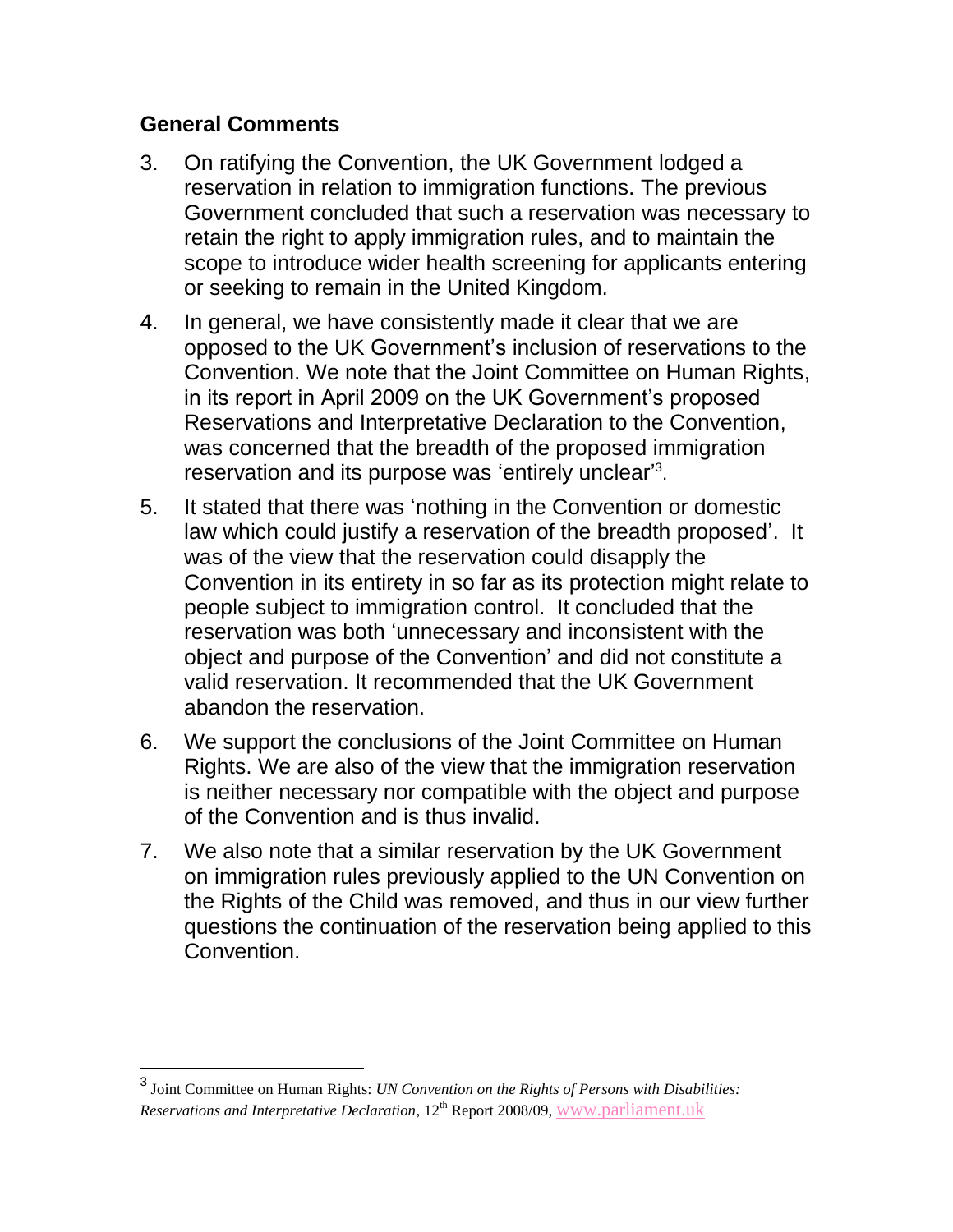### **Specific considerations**

 $\overline{a}$ 

8. As to the specific considerations that the Government has raised, we respond as follows.

> **(i)There are arguments for and against the continued need in law for the reservation, following the implementation of the Equality Act 2010 (including the disability exception for immigration purposes Schedule 3, Part 4, Section 16)**

- 9. The Convention requires State Parties to prohibit all discrimination on the basis of disability, to guarantee disabled people protection from discrimination on all grounds and to ensure that reasonable accommodation is provided.
- 10. The Convention permits restrictions to the rights under the Convention where lawfully justified. As stated above, we concur with the view of the Joint Committee on Human Rights that the reservation is invalid and should be removed. If the reservation is removed, the Commission is of the view that the UK Government can impose some restrictions on the prohibition on disability discrimination for immigration purposes, provided they are justified. If the immigration exemption under the Equality Act 2010 is justified, then it will be consistent with the Convention.
- 11. The Government will note that the Equality Act 2010 does not apply to Northern Ireland and therefore the disability immigration exception contained within the Equality Act 2010 is not applicable to Northern Ireland. <sup>4</sup>
- 12. The disability legislation in Northern Ireland, so far as it relates to immigration issues, reflects the law in Great Britain as it was under the Disability Discrimination Act 1995 (as amended) prior to the enactment of the Equality Act 2010. The arguments for and against the continued need in law for the reservation, following the implementation of the Equality Act 2010 (including

 $4$ The Government has indicated that an express exception was not previously needed in the Disability Discrimination Act 1995; first, because the Act did not prohibit direct disability discrimination in the provision of services or exercise of a public function; and, secondly, because disability-related discrimination, which did apply to the provision of services or exercise of a public function, could be justified if it was necessary for a number of reasons, including not to endanger the health or safety of any person. See *Explanatory Notes to Equality Act 2010.*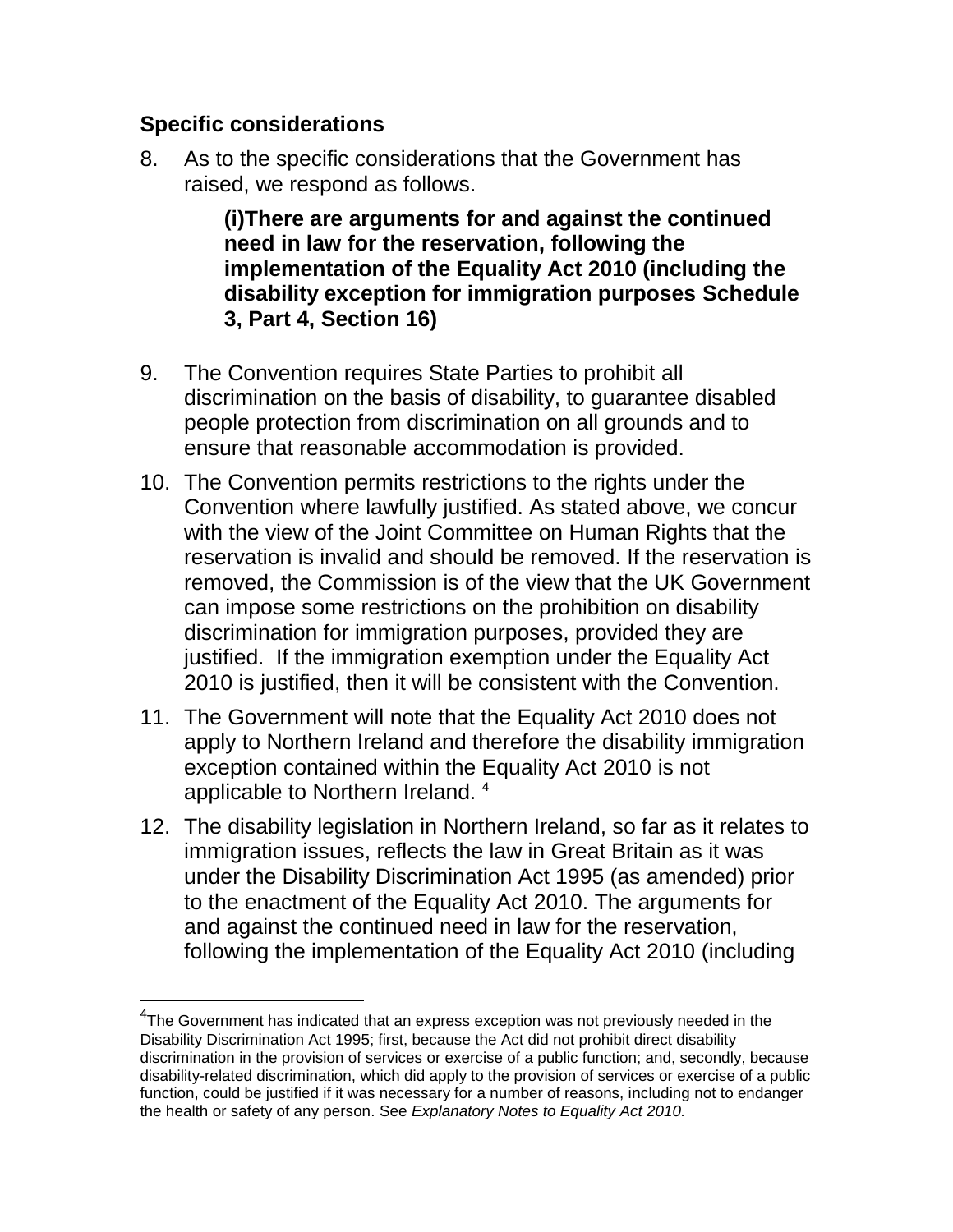the disability immigration exception) do not therefore apply in the context of Northern Ireland.

**(ii)The Convention should not affect the Government's ability to apply immigration rules controlling entry to the UK.**

13. As stated above, we are of the view that the UK Government can impose some restrictions on the prohibition on disability discrimination for immigration purposes, provided they are justified.

> **(iii)The Convention should not remove the scope for the introduction of a wider policy of health screening for those seeking leave to enter or remain in the UK, if the Government were to decide that should be necessary at some future point, including for the protection of public health.**

- 14. If the Government should decide to introduce the measures described above, provided that they are objectively justified and proportionate measures with the aim of protecting public health, the Commission is of the view these measures are unlikely to be contrary to the Convention.
- 15. We agree with and fully endorse the conclusion reached by the Joint Committee on Human Rights that the UK Government already has broad powers to deal with public health emergencies and to control entry into the United Kingdom for the purposes of protecting public health.<sup>5</sup> We also concur with the Committee's view that the powers referenced already apply to all people, regardless of whether they have disabilities or not.

 $\overline{a}$ 

<sup>5</sup> See Joint Committee on Human Rights: *UN Convention on the Rights of Persons with Disabilities: Reservations and Interpretative Declaration*, 12th Report 2008/09, [www.parliament.uk](http://www.parliament.uk/)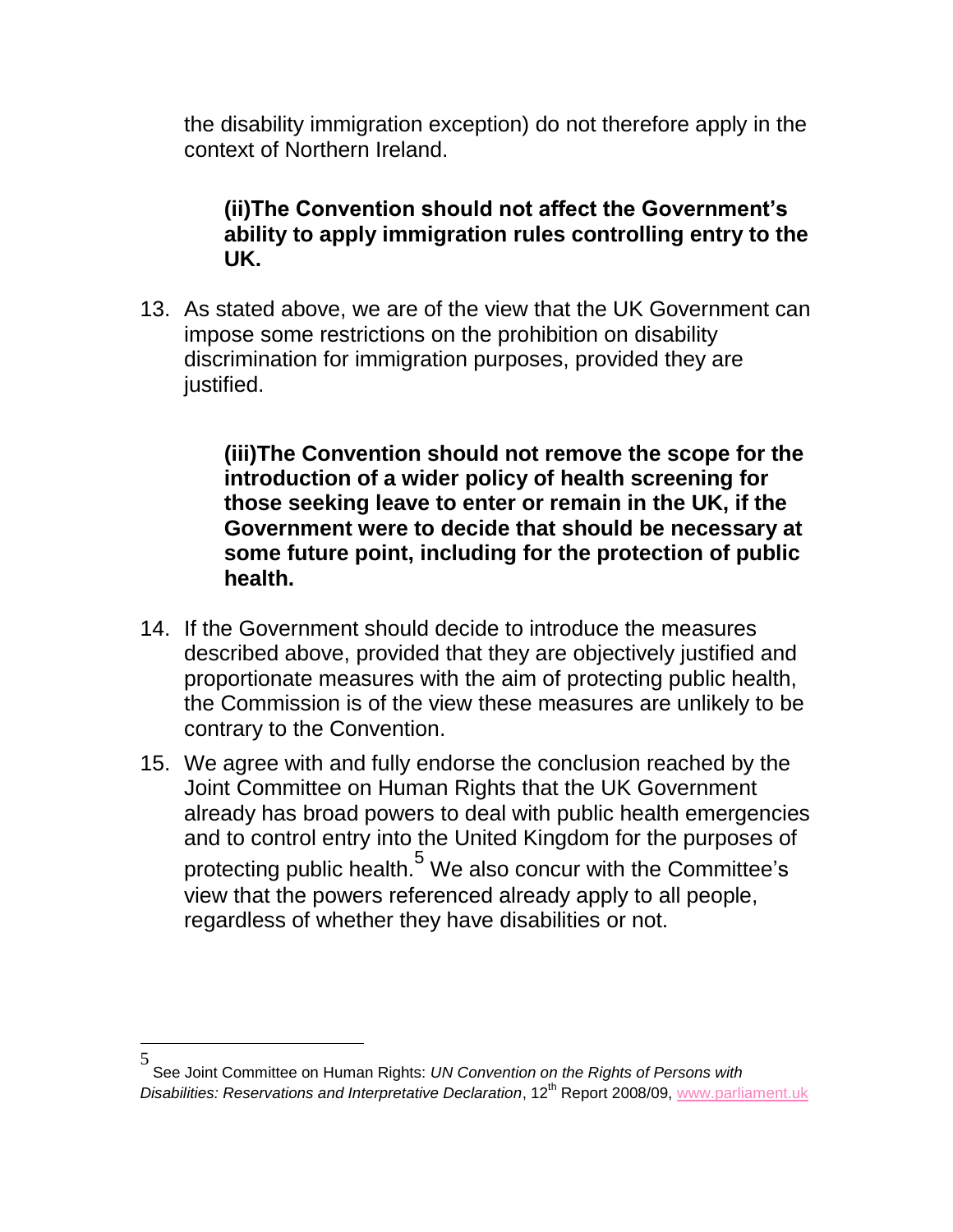16. It is important to note that the Joint Committee on Human Rights, in 2009, having considered the broad powers that the UK Government has to deal with public health emergencies, was of the view that there was 'nothing in the Convention which would require an amendment to the existing law or which could limit its effectiveness.'

> **(iv)The Optional Protocol to the Convention, which creates a right of individual petition to the UN Committee set up to monitor States' adherence to the Convention, should not create a further avenue of challenge to immigration decisions, including those relating to removal or deportation from the UK.**

- 17. The Optional Protocol allows individuals to submit individual complaints to the UN Committee which monitors the Convention. The Committee has the power to consider admissible complaints and issue non-binding decisions to a State Party. As the Convention has not been incorporated into domestic law, there is no direct remedy for individuals under domestic law. Individuals can not therefore, obtain domestic remedies through the Optional Protocol. We are of the view that individuals will not be able to use the right of individual complaint under the Optional Protocol by itself to prevent removal or deportation from the UK.
- 18. In addition, if the immigration reservation is considered valid, individuals will be precluded from bringing complaints under the Optional Protocol in relation to immigration decisions. As made clear above, we are of the view that the reservation is not valid. If the reservation is deemed invalid, then, in our view, individuals will not be precluded from bringing a complaint under the Optional Protocol to the UN Committee.

**(v) Government is to conduct a further review of arrangements for access by foreign nationals to NHS services in England (see pages 24-25 of the Department of Health document 'Access to the NHS by foreign nationals.**